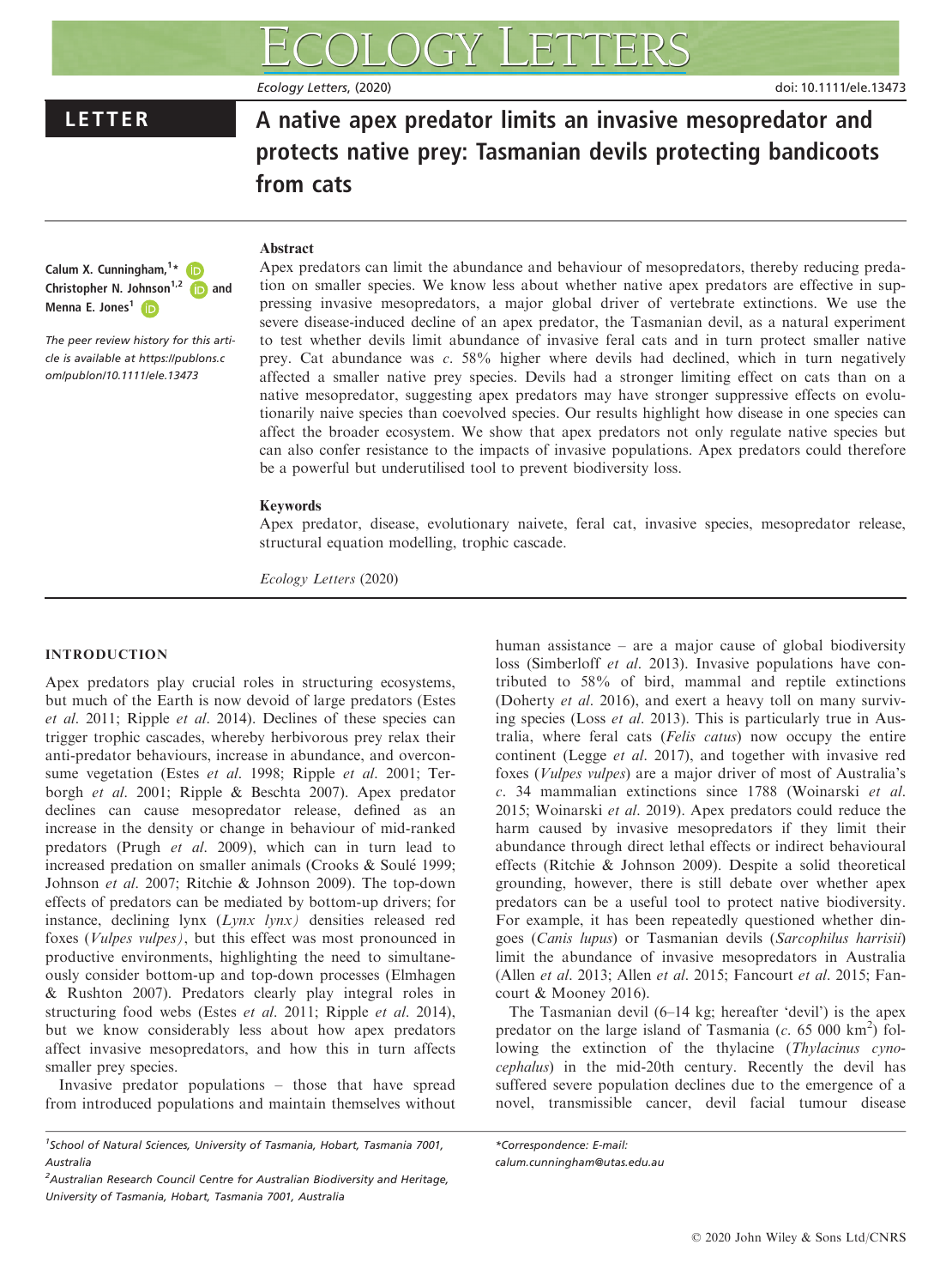(DFTD). DFTD first arose in north-east Tasmania in 1996 (Hawkins et al. 2006) and now occupies 80% of the devil's range (Fig. 1a) (Lazenby et al. 2018), causing population declines of 80% on average (Lazenby et al. 2018) and up to 95% (Hollings et al. 2014). Unlike on the mainland of Australia, cats have not caused any confirmed extinctions in Tasmania. One hypothesis explaining this is that devils have so far limited the harm caused by cats. The progressive spread of DFTD across Tasmania has established a gradient of time since the arrival of DFTD (Fig. 1a), causing devil densities to range from very low in north-east Tasmania, where DFTD has been present for the longest, to high in areas of northwest Tasmania not yet affected by DFTD. Unlike almost all declines of apex predators (Ripple et al. 2014), devil population declines are not caused by humans, providing the rare opportunity to study the effects of a predator with little anthropogenic confounding.

Disease-induced changes in population density, as well as other environmental perturbations, can provide useful natural experiments that advance our understanding of the processes that shape ecosystems (Lindström et al. 1994; Holdo et al. 2009). In this study, we treat the disease-induced decline of the Tasmanian devil as a large-scale natural experiment on the role of this top predator in structuring the mammal community, especially by limiting the abundance of feral cats and their impact on prey. We analysed the cascading effects of devil declines as a network of species using structural equation modelling. We predicted changes in the mammal community based on trophic cascade theory, mesopredator release hypothesis, and bottomup drivers, which are reflected in our a priori structural equation model (described in Box 1 and visualised in Fig. 1b). Further, the presence of similar-sized native (spotted-tail quoll, Dasyurus maculatus; hereafter 'quoll') and invasive (feral cat; hereafter 'cat') mesopredators in this community enabled us to test whether an apex predator has a stronger limiting effect on an invasive mesopredator than on a coevolved mesopredator, similar to the stronger effects of predators on species of prey that have not coevolved with them (Salo et al. 2007).

#### MATERIALS AND METHODS

#### Study area and camera trapping

DFTD first emerged in north-east Tasmania in c. 1996 and has since spread to  $c$ . 80% of the devil's range (Lazenby *et al.*) 2018), establishing a gradient of disease-induced population decline. We selected 28 independent study sites spanning this gradient, from the long-diseased north-east of Tasmania where DFTD was present for  $c$ . 20 years to the disease-free north-west of Tasmania (Fig. 1a). Each study site comprised a 2-km transect of 14 remote cameras (explained below) and was on average 15 km from the nearest study site. We selected study sites to sample three of Tasmania's major vegetation communities: wet eucalypt/rainforest, dry eucalypt forest and coastal vegetation (TASVEG 3.0 GIS layer). We ensured comparability of sites of the same vegetation type by ensuring similar average rainfall (dry: 750–1500 mm, wet: 1100– 2000 mm; coastal: 650–1200; Bureau of Meteorology GIS



Figure 1 (a) Devil facial tumour disease was first discovered in 1996 in the north-east of Tasmania, Australia's island state (red box). DFTD has since spread across c. 80% of the devil's range, causing rapid and severe devil population declines. The dashed lines represent the estimated disease front from 2000 to 2015. (b) We hypothesised that devil population declines could trigger a restructuring of the food web, represented by the a priori SEM. Blue lines denote predicted positive relationships, red lines represent predicted negative relationships, and grey lines represent the bottom-up influence of three different vegetation types (dry eucalypt, wet eucalypt/rainforest, coastal). The arrows show the hypothesised direction of the relationship; for example, an arrow from 'years diseased' to 'devil' shows that years diseased negatively influences devil abundance.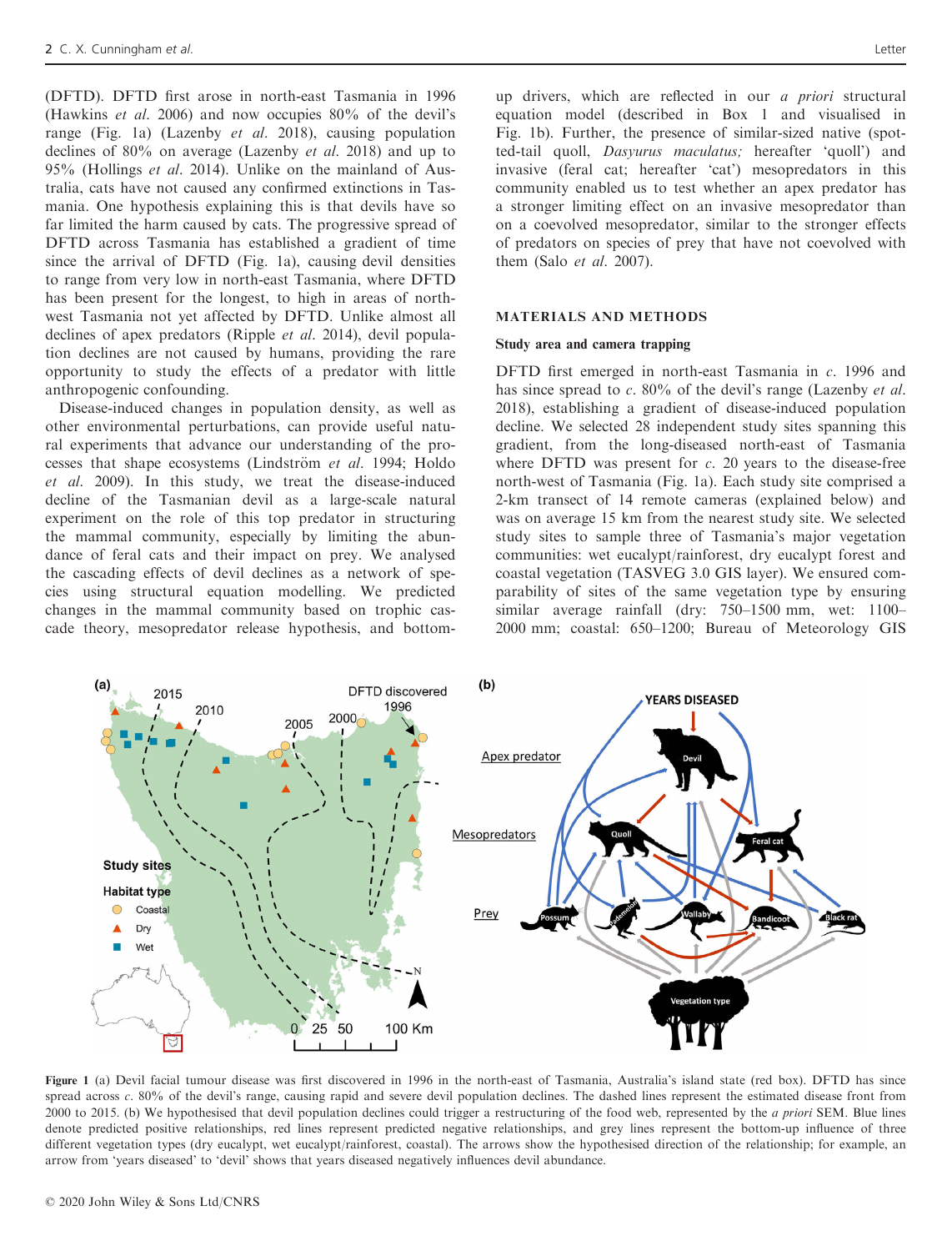We predicted shifts in the mammal community based on the mesopredator release hypothesis and trophic cascade theory (defined in the Introduction), while also assessing the bottom-up influence of different vegetation types, which reflect environmental productivity (resulting from the effect of elevation on rainfall and temperature). We predicted that DFTD would cause substantial declines in devil activity (Lazenby *et al.* 2018), resulting in mesopredator release of one or both of the native spotted-tailed quoll  $(1.8-6 \text{ kg})$  and the invasive feral cat  $(2-5 \text{ kg})$ . Because invasive predators have caused a disproportionately high rate of small mammal extinctions in Australia (Burbidge & McKenzie 1989), we hypothesised that release of cats would in turn cause the decline of smaller native mammals in their preferred prey size-range (i.e. rabbit-sized or smaller; Doherty et al. 2015). The southern brown bandicoot (Isoodon obesulus, c. 1 kg) is a good example of these species and has suffered population declines on the Australian mainland (Burbidge 2016), where it is classified as endangered (Brown & Main 2010). We did not include an a priori relationship between cats and quolls because the directionality of this relationship is unclear; however, the test of SEM fit assesses whether a relationship should be present among unconnected variables (see Methods). We hypothesised that increasing time since local DFTD outbreak, and therefore increasing time since the onset of devil population declines, would result in more pronounced release of both mesopredators and the primary prey of devils.

The vegetation types (dry eucalypt, wet eucalypt/rainforest or coastal) differ in structure and availability of resources, which we predicted would affect the abundance of prey species, and that higher prey abundance would lead to higher predator abundance. Devils and quolls have high dietary overlap, both feeding mainly on Bennett's wallaby (Macropus rufogriseus, hereafter 'wallaby') and Tasmanian pademelon (Thylogale billardierii, hereafter 'pademelon') (Andersen et al. 2017). Conversely, cats prey mostly on smaller animals of rabbit size or less (Doherty et al. 2015). We therefore predicted that devils and quolls would respond positively to wallaby and pademelon abundance, and that cats would respond positively to the abundance of smaller mammals. Concerningly, of the small mammals detected in this study, only 5% were native species, while the invasive black rat (Rattus rattus) comprised 81% of detections. Because of limited sample size, we restricted our a priori SEM to include only black rats, and hypothesised that cats would respond positively to black rats.

layer) and elevation (dry  $\lt$  500 m, wet  $\lt$  800 m, coastal < 100 m). Each vegetation type was approximately equally represented across the gradient of population decline to ensure that vegetation type was not confounded with time since DFTD arrival (Fig. 1a). All sites were in reserves, which

are the areas of Tasmania where human influence is least (i.e. no hunting or recent logging).

We deployed 14 remote cameras (Reconyx PC-800 infrared) at each study site for at least 39 days, giving a total of 392 remote cameras and at least 15 288 camera nights (between March and August 2017). Cameras were spaced 100–200 m apart and deployed  $> 30$  m into the forest alongside a 2-km section of a low-use, unsealed road. We focussed on surveying many sites using a moderate number of cameras at a relatively fine spatial scale rather than surveying fewer sites in detail. This enabled us to survey many sites with disease-induced differences in devil abundance and have replication across the gradient of the natural experiment. Cameras were fastened to a tree  $c$ . 75 cm above the ground and were positioned facing animal trails or small clearings. To increase detections, we suspended a general-purpose olfactory and visual lure from an overhanging branch 2–3 m in front of the camera. The lure consisted of a perforated PVC cannister containing dried beef liver, tuna oil, peanut butter, rolled oats and sardines, with a CD suspended below.

# Statistical analyses

Our analysis took a two-stage approach. We first derived a measure of each species' abundance that accounts for imperfect detection, and then fed this information into a piecewise structural equation model to investigate the community-wide cascading effects of declining devil abundance.

# Abundance of cats

We estimated the abundance of cats at each independent study site using a mark-resight model (McClintock et al. 2009). Mark-resight models estimate abundance when some but not all individuals are uniquely identifiable (McClintock et al. 2009) and have been used elsewhere in Australia to estimate the abundance of feral cats (McGregor et al. 2015). To estimate the contribution of unmarked individuals to the overall population, the model assumes that marked and unmarked individuals have identical sighting probabilities (McClintock et al. 2009; McClintock 2018).

Most cats with tabby or classic patterns could be confidently identified as individuals. We created unique encounter histories for each identifiable cat at each site, consisting of the number of times an individual was encountered during a 39-day camera survey. For example, if an individual was detected five times during the survey, its capture history was '05'. Cats with no unique markings were labelled as 'unmarked'. Cats with markings that could not be identified to the individual level in a particular detection event were labelled as 'marked unidentified'; this usually occurred because of a poor or partial photo. Detections of 'unmarked' and 'marked unidentified' cats were included as counts for each study site (McClintock 2018). We used a zero-truncated Poisson log-normal mark-resight model, which derives an estimate of abundance by first estimating three parameters: the intercept for the mean resighting rate  $(\alpha)$ , the number of unmarked individuals in the population during the sampling occasion (U), and individual heterogeneity  $(\sigma)$ (McClintock et al. 2009; McClintock 2018).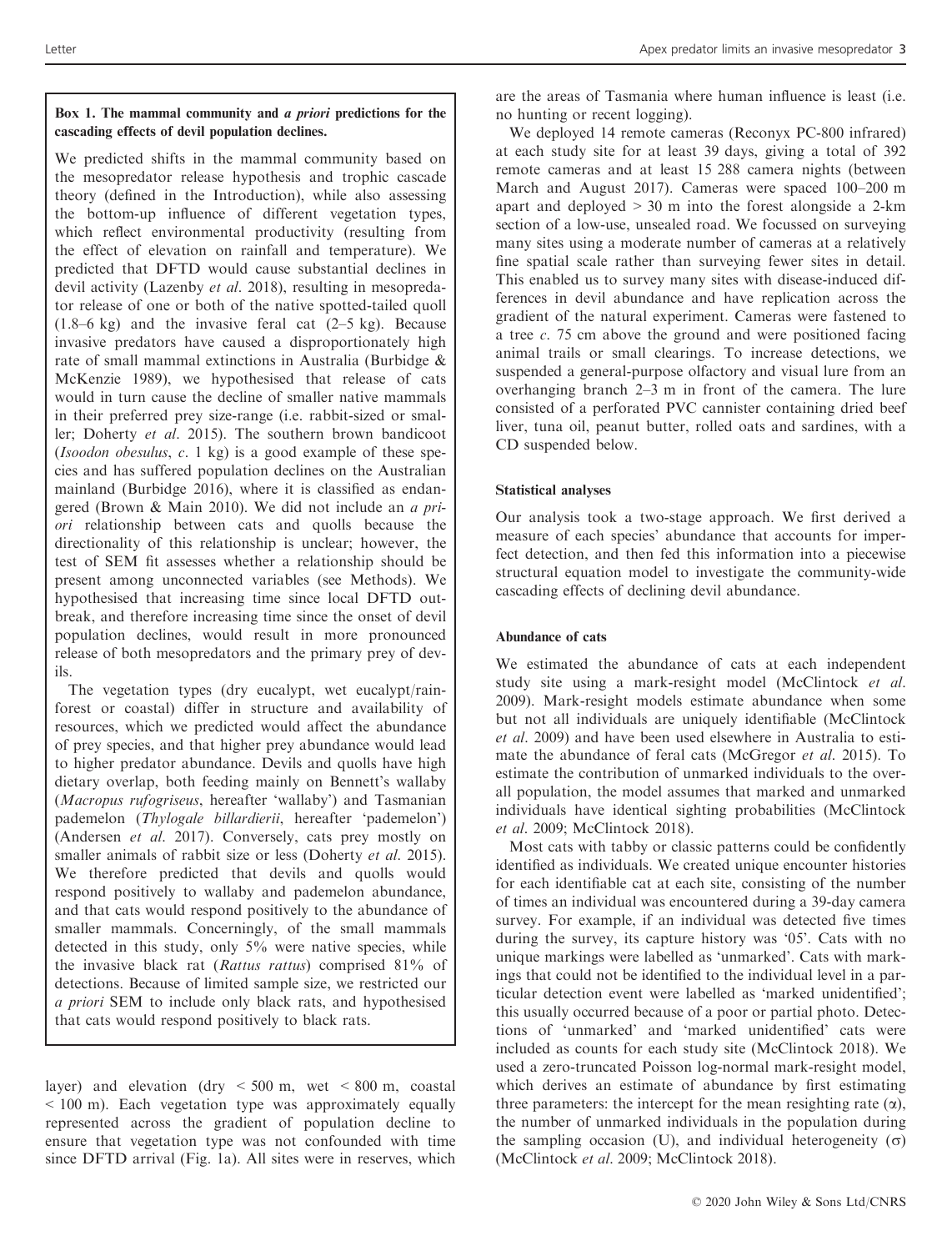When estimating the abundance of low-density, elusive carnivores, like feral cats in Tasmania, Gerber et al. (2014) recommend that information about the detection process be shared across study sites. For instance, information about the resighting rate of cats can be shared across sites to inform the abundance of cats at sites with very small populations and consequently few detections. Information theoretic model selection can then be used to test whether sharing information is supported by the data (White 2005; Gerber et al. 2014). We constructed 11 biologically plausible models (Table S1), some of which shared information across sites. We modelled  $\alpha$  in response to a combination of three variables: (1) a binary variable for whether DFTD was present at a study site (which could affect devil abundance, and in turn cat behaviour), (2) the number of devil detections at a site, (3) years since DFTD outbreak, and (4) vegetation type. We modelled  $\sigma$  as (1) a constant intercept for all sites, (2) fixed to zero, and (3) individually for each site. We modelled the intercept for U as (1) constant across all sites, or (2) individually for each site. We excluded models that did not converge, and selected the best models using information-theoretic model selection (Burnham  $&$  Anderson 2002). Eight models were within 7 $\triangle$ AICc (Burnham *et al.* 2011) (see Table S1 for model selection table). We therefore performed model averaging (Burnham & Anderson 2002) by first deriving estimates of cat abundance from each model, and then multiplying each estimate by that model's AICc weight. This produced a model-averaged estimate of cat abundance at each site. Because sites were not geographically bounded and cats are not thought to be territorial in Tasmania, the estimated abundance relates to the 'super population' of cats available for detection on the camera array (McClintock 2018), and therefore relates to an area larger than the 2 km transect. The mark-resight analysis was performed using the 'RMark' package (Laake 2013) in R (R Core Team 2019).

#### Abundance of other species

Because the remaining species in the hypothesised food-web (Fig. 1b) were difficult or impossible to identify to the individual level, we derived detectability-corrected measures of abundance, either using the N-mixture model (Royle 2004) or the Royle–Nichols model (Royle & Nichols 2003). These models are extensions of occupancy modelling (MacKenzie et al. 2002) that in addition to modelling detection probability also model abundance. Both models rely on temporally and spatially replicated detection histories, which are counts in the case of the N-mixture model (Royle 2004) and presenceabsences for the Royle–Nichols model (Royle & Nichols 2003). Because the N-mixture model uses count data rather than presence–absence data, we used it to estimate the abundance of species where counts of detections often exceeded one (i.e. devils, wallabies, possums and pademelons). Because the Royle–Nichols model uses presence-absence data, we used it to estimate abundance for the species where counts of detections rarely exceeded one (i.e. quolls, bandicoots and black rats). For these species, we truncated the small number of counts larger than one to one.

To create the detection history, we partitioned each 39-day survey into five periods for each camera (four 10-day periods

and one 9-day period). We recorded the number of independent detections of a species in each period at each camera. We defined a detection as independent if at least 30 min separated the next detection of that species at that study site, as is common in similar studies (e.g. Brook et al. 2012).

For the species analysed using the N-mixture model, we first tested whether the detection histories best conformed to the Poisson or zero-inflated Poisson distributions. To do this, we created an intercept-only N-mixture model for both distributions and then proceeded with the distribution with the lowest AICc value (e.g. Ficetola et al. 2018). For each species, the winning distribution was the zero-inflated Poisson distribution. We did not consider the negative binomial distribution because it can produce biologically unrealistic results (Joseph et al. 2009; Dennis et al. 2015). The Royle–Nichols model does not require this step.

We then created nine biologically plausible models. The most complex model consisted of detection probability modelled in response to 'lure age' and 'date' (both also with quadratic terms to allow for nonlinear effects), and abundance modelled in response to 'study site'. 'Lure age' increased from 1 in the first period to 5 in the fifth period. 'Date' was set at 1 for the beginning of the first survey and increased for every day of the study. We modelled detection probability in response to 'date' because cameras were moved between study sites over the course of approximately six months, which could cause cameras to detect behaviours that differ among seasons and potentially affect detection probability. We did not expect that date would substantially affect abundance because the survey was conducted in autumn and winter, which is after the time (most commonly spring) when juveniles enter the population for most species.

We created all simpler combinations of the most complex model and selected the best-performing models using AICc (Burnham & Anderson 2002). We assessed whether highranking models contained uninformative parameters, which are often present when comparing nested models, simply because the inclusion of an uninformative parameter receives a penalty of 2 AIC points (Anderson 2007; Leroux 2019). Uninformative parameters can be identified when their addition to a simpler nested model causes little improvement in the log-likelihood and when confidence intervals for the parameter estimate span zero (Anderson 2007; Leroux 2019). In such cases, we omitted the model (Leroux 2019). We predicted abundance and standard errors for each of the 28 study sites, either from the best model when there was a clear winning model, or a model-averaged prediction when competing models were within 7 $\Delta$ AICc (Burnham et al. 2011). We fitted the models using the 'pcount' (N-mixture) and 'occuRN' (Royle–Nichols) functions within the 'unmarked' package (Fiske & Chandler 2011) in R.

The motivation for the analysis was to compare trends in the abundance of species at sites with differing abundance of devils, not to estimate the absolute densities of species. We did not attempt to estimate the area from which animals were available for detection. In such situations when the sample area is unknown, Royle (2004) states that the derived estimates should still serve as a useful measure of abundance that accounts for detection probability, which should be sufficient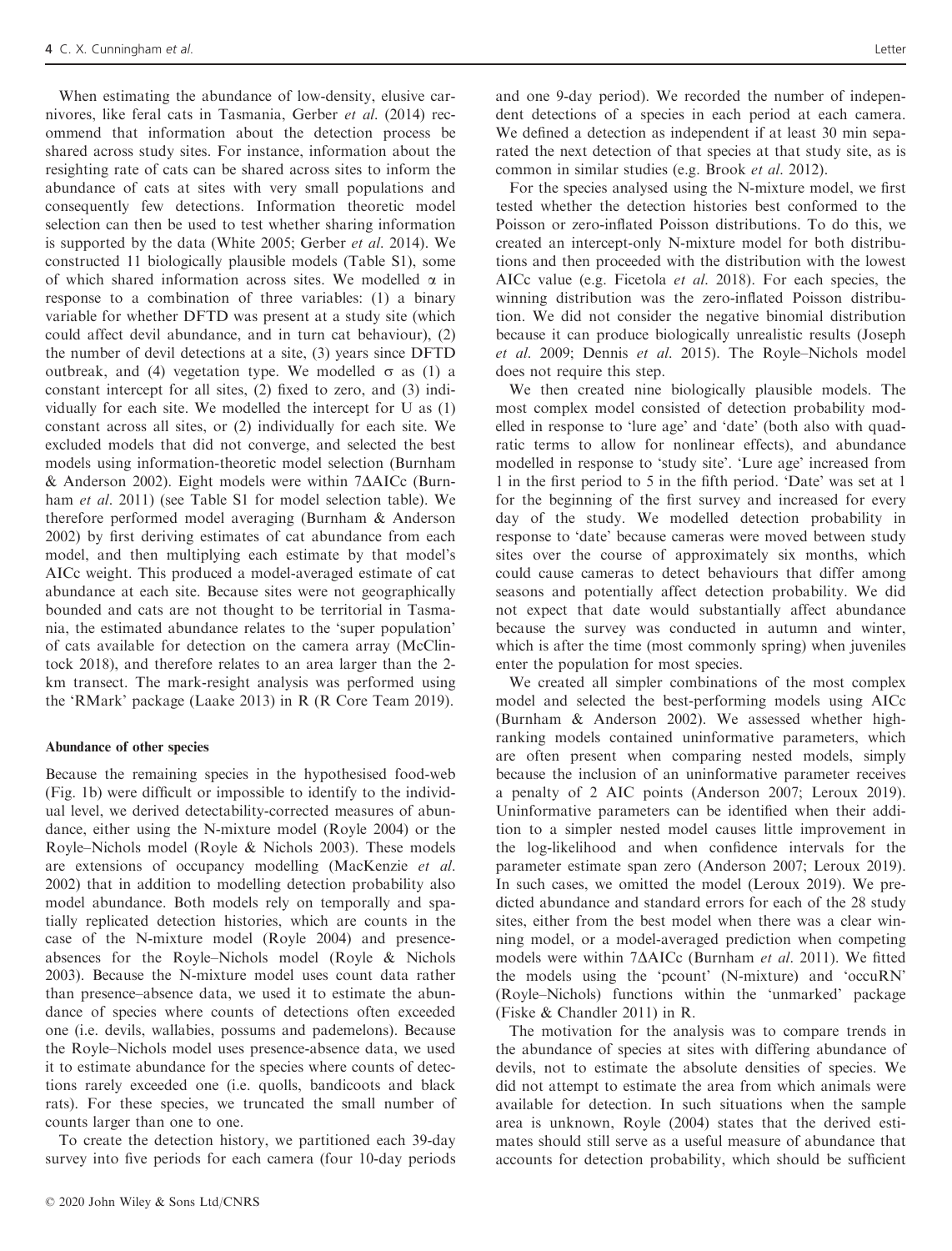for evaluating geographic differences in abundance. We therefore treat the estimates from the N-mixture and Royle– Nichols models as detectability-corrected indices of abundance that enable us to compare trends in abundance between sites.

#### Structural equation modelling

To model the community-wide effects of devil population declines, we used the detectability-corrected measures of abundance, detailed in the previous two sections, as variables in a piecewise structural equation model (SEM). In contrast to classical SEM, which calculates parameter estimates globally, piecewise SEM uses individual regressions to calculate local estimates for each pathway in a hypothesised causal network (Grace et al. 2012; Lefcheck 2016). Because each response variable is modelled individually, piecewise SEM can accommodate a wide range of distributions and model types and is therefore useful for ecological datasets, which often violate the assumptions of classical SEM (Grace et al. 2012; Lefcheck 2016).

We developed an *a priori* SEM (Fig. 1b) based on previous research involving these species and a combination of trophic cascade theory, mesopredator release hypothesis, and possible bottom-up drivers. See Box 1 for a detailed justification for the a priori SEM. To construct the SEM, we fitted an individual regression for each species either using a generalised linear model (GLM) or ordinary least squares regression (see Table S2). Mixed models were not necessary because we modelled a single abundance estimate for each independent study site, which meant that the structure of the data was not nested.

For bandicoots, we initially modelled abundance with a GLM, but this performed poorly because bandicoots showed a negative triangular relationship with the abundance of cats and wallabies. In such situations, standard regression methods that estimate changes in the mean are not appropriate because of heterogeneous variance. Instead, quantile regression can be used to model the edges of a triangular scatter and the limiting effect of one variable on another (Cade et al. 1999; Cade & Noon 2003; Johnson & VanDerWal 2009). In a SEM context, Grace et al. (2012) recommend using local approaches that best meet the need of a pathway. Because we aimed to investigate whether cats or wallabies impose an upper limit on bandicoot abundance, we therefore used quantile regression to model bandicoot abundance at the 0.99th quantile with bootstrapped standard errors (Feng et al. 2011) using the 'quantreg' package (Koenker 2018) in R (R Core Team 2019). The use of quantile regression implies that some important factors that affect the ecological process have not been measured (Cade & Noon 2003).

To produce a parsimonious SEM, we used backward stepwise model reduction by sequentially removing non-significant paths ( $\alpha$  = 0.05) until only significant predictors remained (for the same approach, see Gordon et al. (2017)). We calculated standardised path coefficients using the relevant range method (Grace & Bollen 2005) and  $R^2$  for each species ('rsq' package). We did not calculate standardised coefficients and  $R^2$  for quantile regression because it does not have a comparable interpretation. We assessed overall fit of the SEM using

Shipley's test of d-separation (Shipley 2000, 2009), which tests whether all unconnected variables are conditionally independent, and considered the final SEM consistent with the data if Fisher's C had  $P > 0.05$ . This test revealed positive wallaby– pademelon and wallaby–possum associations; we did not have a theoretical expectation about these relationships, so we specified them as partial correlations (i.e. accounting for the effect of covariates), which assumes the association is driven by an unmeasured underlying process (Lefcheck 2016).

#### RESULTS

#### Estimates of abundance

We first derived detectability-corrected estimates of each species' abundance, which we then fed into a structural equation model. We present the estimates of abundance in Table S3. Table S1 shows the model selection table for estimating cat abundance, and Table S4 shows the model selection table for estimating abundance indices for all other species.

## Structural equation modelling reveals cascading effects of devil declines

Devil facial tumour disease caused an average decline in devil abundance of 83% at long-diseased sites (as estimated by the GLM; Fig. 3a), which seemingly triggered a reorganisation of the food web. The SEM (Fig. 2) revealed that cat abundance increased with increasing time since disease arrival to a site (Fig. 3b), which in turn had a limiting effect on the abundance of bandicoots (Fig. 3c). Cat abundance was on average 58% higher at sites with DFTD than sites without DFTD (Fig. 4a). The relationship between devil and cat abundance was triangular in shape; where devil abundance was high, cat abundance was consistently low, and where devils were rare, cats were sometimes highly abundant but were not always so (Fig. 4b). Similarly, the relationship between cat and bandicoot abundance was negative and triangular in shape: bandicoots were most abundant at sites with lower cat abundance (Fig. 3c). The abundance of two major prey species of devils (but not of cats), the Bennett's wallaby and brushtail possum (Jones & Barmuta 1998; Andersen et al. 2017; Ingram 2018), increased with time since DFTD arrival (Fig. 2; Figure S1), suggesting these species have been released from top-down control. See Table 1 for results of the final regressions.

The simultaneous role of top-down and bottom-up drivers in shaping ecosystems (Sinclair et al. 2003; Elmhagen & Rushton 2007; Elmhagen et al. 2010) was evident in the final SEM by the presence of top-down and bottom-up pathways. In contrast to the feral cat, the native mesopredator – the spotted-tailed quoll – showed no change in abundance in response to devil declines. Instead, quolls were positively associated with the abundance of their primary prey, pademelon (Fig. 2; Figure S1; Jones & Barmuta 1998; Andersen et al. 2017). Similarly, devils were strongly positively associated with wallaby abundance (Fig. 2; Figure S1), and the GLM showed that wallaby abundance was highest in coastal vegetation, where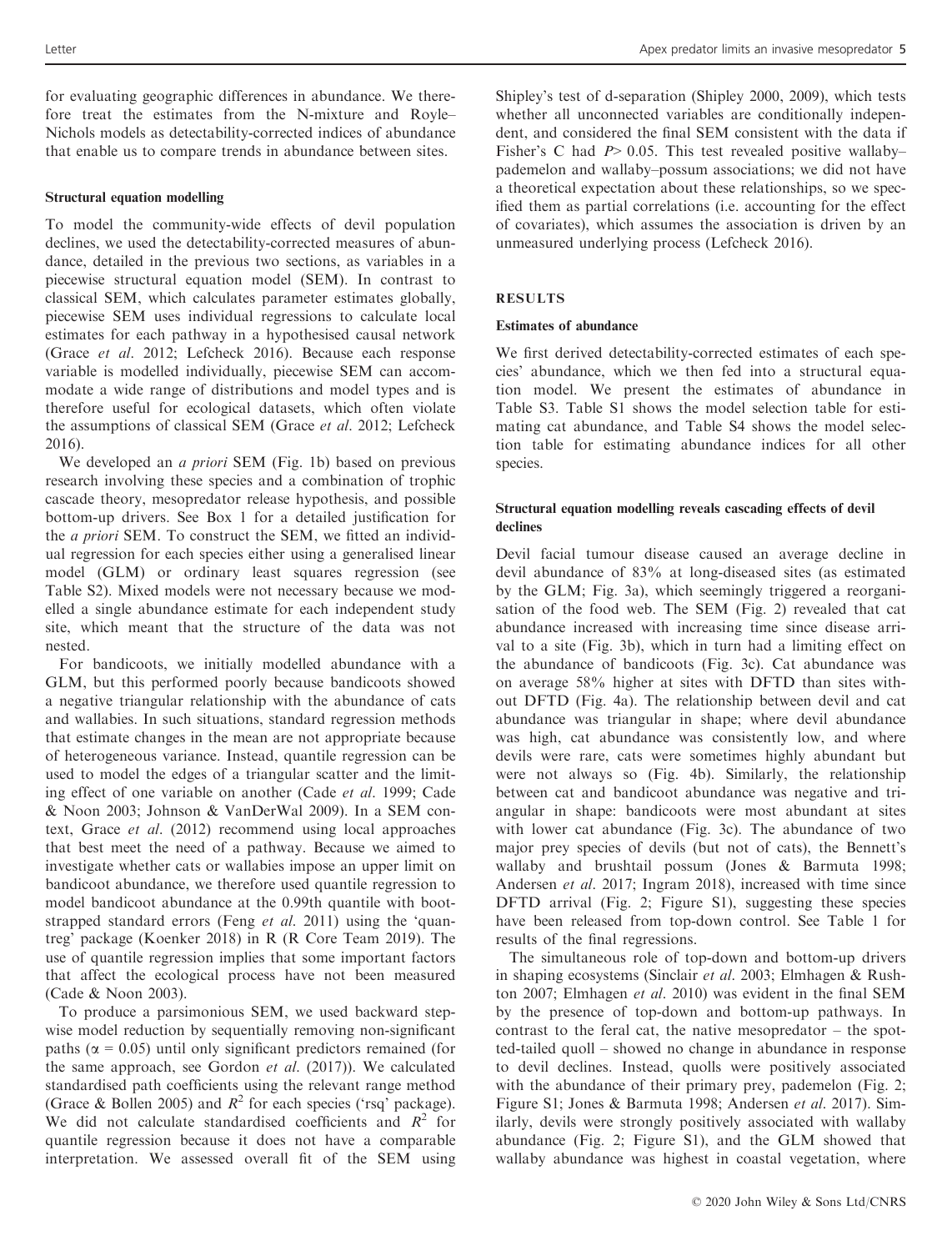

Figure 2 Final parsimonious structural equation model showing that devil population declines have triggered a restructuring of the food web. The lines represent significant pathways at  $\alpha = 0.05$ , with blue denoting a positive relationship and red a negative relationship. Grey lines refer to vegetation type, which is a three-level categorical variable (dry eucalypt, wet eucalypt/rainforest, coastal). Double-headed arrows denote the partial correlation for an association that we did not assign a direction to, analogous to correlated errors. Line width is scaled according to the size of the coefficient, which we standardized using the relevant range method. 'QR' denotes paths modelled by quantile regression; these paths do not have standardised coefficients or  $R^2$ because the interpretation is not comparable. \* $P < 0.05$ , \*\* $P < 0.01$ , \*\* $P < 0.001$ . Raw coefficients are in Table 1.



Figure 3 Three key pathways from the structural equation model, revealing that devil population declines were associated with increased abundance of an invasive mesopredator, the feral cat, which in turn had a negative effect on a medium-sized prey species, the southern brown bandicoot. Circles denote measures of abundance  $(\pm$  SE) at sites with coastal vegetation, triangles denote dry eucalypt, and squares wet eucalypt/rainforest. (a) For Tasmanian devils, we estimated a detectability-corrected index of abundance using the N-mixture model, and modelled this in the SEM using a GLM, shown by the grey line  $(\pm 95\%$  CI). (b) We estimated feral cat abundance using a mark-resight model, and modelled this pathway in the SEM with ordinary least squares regression, shown by the grey line  $(\pm 95\%$  CI). (c) For bandicoots, we estimated a detectability-corrected index of abundance using the Royle– Nichols model, and the grey line shows the SEM pathway, which was modelled by quantile regression at the 0.99th quantile.

the structure is most open and forage most accessible (abundance was 10.2-fold higher than in wet forest/rainforest, and 3.3-fold higher than in dry eucalypt forest, as estimated by the GLM; Figure S1). This offers a mechanistic explanation

for the apparent preference of devils for coastal vegetation (Hollings et al. 2016), suggesting they prefer coastal vegetation because of the higher abundance of wallabies, their largest common prey (Andersen et al. 2017). The final SEM fitted the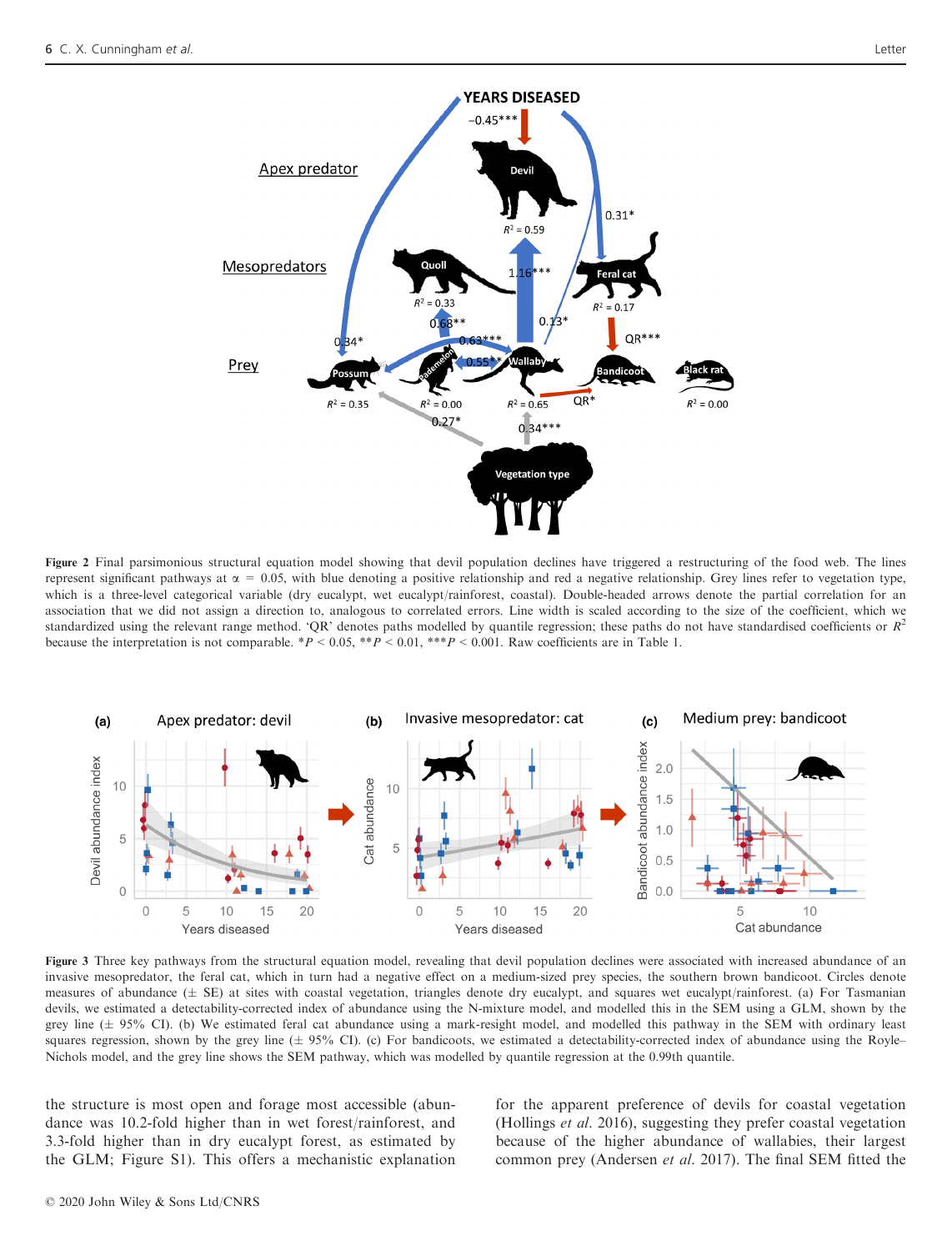

Figure 4 These graphs are additional visualisations showing how cat abundance relates to devil facial tumour disease region and devil abundance. (a) We used a mark-resight model to estimate the abundance of feral cats at each study site, shown by the coloured points  $(\pm 95\% \text{ CI})$ . The P-value relates to an ordinary least squares regression of cat abundance (square root transformed) in response to DFTD status, and the black dots ( $\pm$  95% CI) show the back-transformed estimate of mean cat abundance from this regression. (b) To assess whether devils impose an upper limit on cat abundance, we additionally modelled cat abundance in response to the detectability-corrected index of devil abundance at the 0.99th quantile. The circles denote sites with coastal vegetation, the triangles denote dry eucalypt, and squares denote wet eucalypt/rainforest.

Table 1 Results of the final regression models that comprised the piecewise structural equation model

|                                           | Coefficient (SE) | $P$ -value       |
|-------------------------------------------|------------------|------------------|
| Tasmanian devil; GLM                      |                  |                  |
| (Intercept)                               | 1.451(0.174)     | ${}< 0.0001$ *** |
| yearsDFTD                                 | $-0.09(0.02)$    | $0.0001***$      |
| Wallaby                                   | 0.089(0.02)      | $0.0002***$      |
| Spotted-tailed quoll; OLS                 |                  |                  |
| (Intercept)                               | 0.51(0.478)      | 0.295            |
| Pademelon                                 | 0.169(0.047)     | $0.0012**$       |
| Feral cat; OLS                            |                  |                  |
| (Intercept)                               | 2.056(0.139)     | $<0.0001***$     |
| yearsDFTD                                 | 0.026(0.008)     | $0.0301*$        |
| Bennett's wallaby; GLM                    |                  |                  |
| (Intercept)                               | 1.708(0.307)     | $<0.0001***$     |
| HabitatDry                                | $-1.197(0.358)$  | $0.0027**$       |
| HabitatWet                                | $-2.322(0.534)$  | $0.0002***$      |
| YearsDFTD                                 | 0.051(0.021)     | $0.02*$          |
| Tasmanian pademelon; OLS                  |                  |                  |
| No significant paths                      |                  |                  |
| Brushtail possum; OLS                     |                  |                  |
| (Intercept)                               | 1.526(0.372)     | $0.0004***$      |
| yearsDFTD                                 | 0.058(0.023)     | $0.0169*$        |
| HabitatDry                                | $-0.626(0.444)$  | 0.171            |
| HabitatWet                                | $-0.941(0.408)$  | 0.03             |
| Southern brown bandicoot, 0.99th quantile |                  |                  |
| (Intercept)                               | 2.299 (0.137)    | ${}< 0.0001$ *** |
| Cats                                      | $-0.124(0.033)$  | $0.001**$        |
| Wallaby                                   | $-0.055(0.02)$   | $0.013*$         |
| Black rat; OLS                            |                  |                  |
| No significant paths                      |                  |                  |

'OLS' refers to ordinary least squares regression and 'GLM' refers to a generalised linear model.

 $*P < 0.05$ ,  $*P < 0.01$ ,  $**P < 0.001$ .

data well (Fishers C = 23.02,  $p = 0.81$ ), suggesting there were no missing paths between unconnected variables.

## DISCUSSION

The severe disease-induced decline of the Tasmanian devil, an apex predator, seemingly caused a reorganisation of the food web, including the release of feral cats and a concomitant decline of native bandicoots. Our findings highlight that apex predators not only have important regulatory effects on native prey species – in this case, possums and wallabies – but they also confer resistance to the impacts of invasive populations, which are a major global extinction threat (Doherty *et al.*) 2016).

By estimating the abundance of cats at many sites across the full range of devil densities and disease outbreak times, we provide evidence that devils limit the abundance of feral cats, helping to clarify a previous debate. In a remote-camera study, Fancourt et al. (2015) claimed that devils do not limit cats. That study, however, used an inappropriate design by only surveying sites where DFTD had been present for > 5 years, therefore including no sites with high devil densities. Our finding adds to those from two other studies, one using longitudinal spotlight surveys and one using hair traps (Hollings et al. 2014; Hollings et al. 2016), that both show an increase in cat detections following devil declines. We show that although devils never eliminate cats, they do limit their abundance, and this seemingly facilitates the persistence of bandicoots.

Other research shows that devil declines have resulted in the behavioural release of quolls. For instance, where devils are rare, quolls consume more carrion (Cunningham et al. 2018) and increase their activity during the period of the day preferred by devils (Cunningham et al. 2019c). Despite this behavioural release, no study has found evidence for increased abundance of quolls following devil declines (Hollings et al. 2014; Troy 2014; Hollings et al. 2016), and our study further supports those findings.

The divergent responses of the two mesopredators – the invasive cat and the native quoll – raises the question of whether native apex predators could, in general, have a stronger suppressive influence on invasive mesopredators than on coevolved mesopredators. This could arise because evolutionary naivete may leave an invasive mesopredator without beneficial behaviours or morphologies (Sih et al. 2010), similar to the way that invasive predators have stronger effects on evolutionarily naïve prey than on coevolved prey (Salo *et al.* 2007). Although this hypothesis applied to effects of apex predators on mesopredators is speculative and requires testing in other systems, there is some support for it from other studies. For instance, Crooks & Soulé (1999) showed that the presence of a native apex predator, the coyote (Canis latrans), had a stronger negative effect on introduced mesopredators (feral cat and Virginia opossum Didelphis virginiana) than on native mesopredators (grey fox Urocyon cinereoargenteus, racoon Procyon lotor, and striped skunk Mephitis mephitis). Similarly, the Iberian lynx  $(Lynx \tpartial x)$  had a stronger negative effect on introduced mesopredators (Egyptian mongoose Herpestes ichneumon and common genets Genetta genetta) than on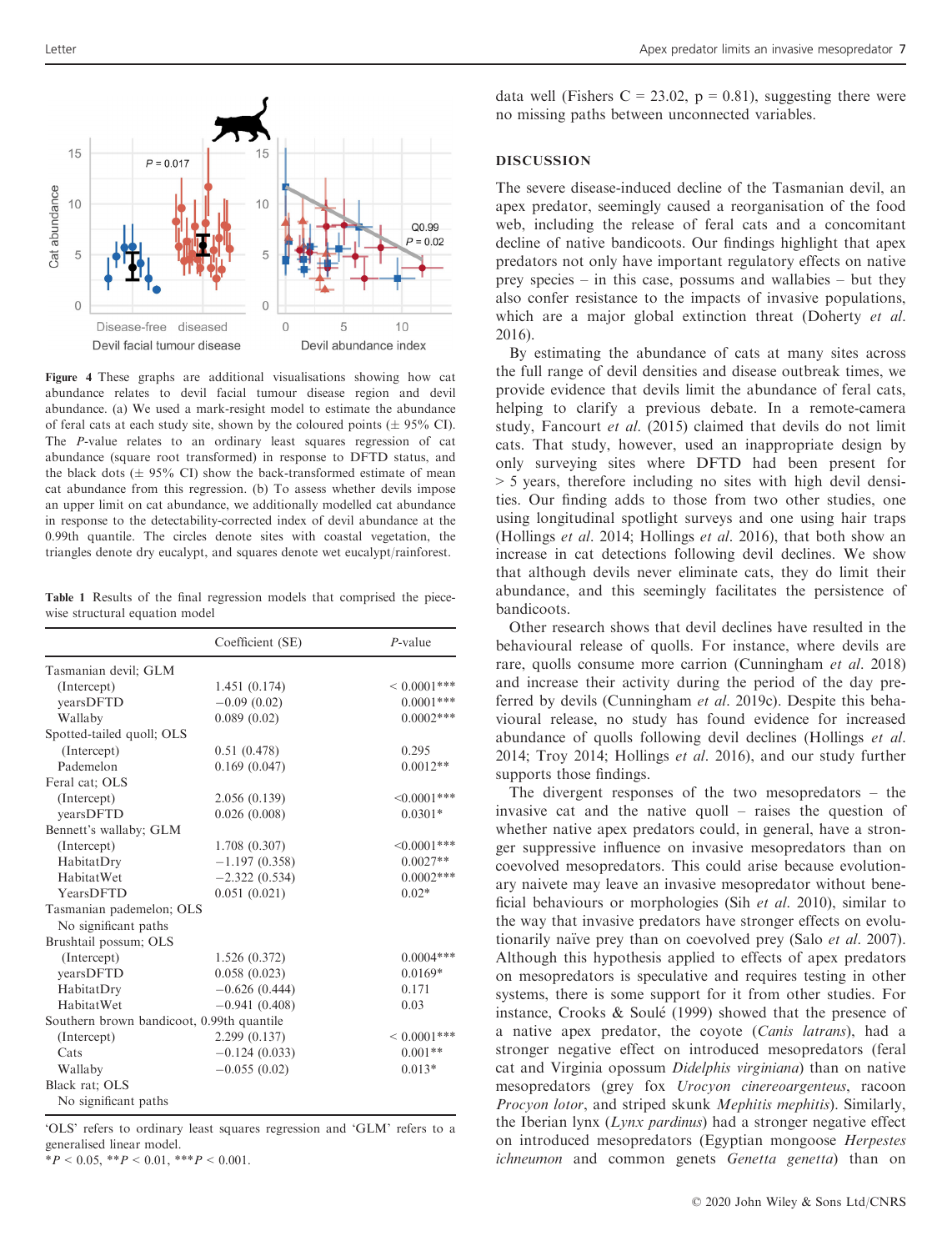native mesopredators (red foxes and European badgers Meles meles) (Palomares et al. 1996). In theory, the weaker effect of apex predators on coevolved mesopredators could arise because eco-morphological divergence over evolutionary timescales gives rise to niche partitioning (Jones 2003), leading to behaviours that reduce encounter rates and facilitate coexistence (Schoener 1974; Linnell & Strand 2000). Others have shown that apex predators can confer resistance to the effects of invasive populations (Ritchie & Johnson 2009; Wallach et al. 2010; Letnic et al. 2011; Ritchie et al. 2012; Gordon et al. 2015; Derham et al. 2018). We extend this to suggest that native apex predators could potentially have even stronger effects on introduced than coevolved mesopredators.

The greater abundance of possums in long-diseased areas agrees with other research that shows declining devil abundance has released possums from top-down control. For example, possums relaxed their risk-sensitive foraging behaviours following devil population declines (Hollings et al. 2015), and reinstated these behaviours following the introduction of devils to the previously devil-free Maria Island (Cunningham et al. 2019a). Wallabies also responded to the introduction of devils to Maria Island by increasing activity at periods of the day when devils are inactive (Cunningham et al. 2019c). Because possums are typically arboreal but often forage on the ground, the trends we show here could reflect changes in abundance or increased ground-based activity by possums in response to a relaxed landscape of fear (Hollings et al. 2015; Cunningham et al. 2019a).

Disease outbreaks and other environmental perturbations provide valuable natural experiments that can improve our understanding of how ecosystems function (Holdo et al. 2009). This is particularly so when perturbations are independent of human effects, like DFTD, because these cases reduce anthropogenic confounding. This is significant because many other studies of the effects of large-carnivore declines have been conducted on cases where carnivores have declined because of human effects (Ripple et al. 2014), which are also likely to affect many other species. These anthropogenic effects could mask or confound the relationships between carnivore decline and changes in other species, and so far, has been one of the major challenges in disentangling mesopredator release from land-use change (Prugh et al. 2009). Diseaseinduced natural experiments have helped shape our understanding of broad-scale processes that would otherwise be unfeasible or unethical to manipulate. For instance, the eradication of rinderpest in the Serengeti caused an eruption of wildebeest, which in turn suppressed fire and facilitated tree regeneration (Holdo et al. 2009). Similarly, a mange outbreak in Scandinavian red foxes (Vulpes vulpes) led to severe population declines, revealing predation by foxes as a crucial process regulating the abundance of several prey species (Lindström et al. 1994). Of course, natural experiments are not true manipulative experiments. Most notably for our study, the results need to be interpreted in the context of the east-west correlative design; at a regional scale, the west of Tasmania tends to be wetter, but importantly our site selection controlled for rainfall, vegetation type, and elevation.

A growing body of research highlights the importance of apex predators in protecting small prey species (Crooks &

Soulé 1999; Prugh et al. 2009), yet this potential is rarely harnessed to reduce the harm caused by invasive predators (Derham et al. 2018). In Australia, the global hotspot of small-mammal extinctions (Woinarski et al. 2015), there is compelling evidence that dingoes sometimes benefit small mammals by suppressing mesopredators and by promoting vegetation cover through the suppression of large herbivores (Johnson et al. 2007; Johnson & VanDerWal 2009; Letnic et al. 2009; Wallach et al. 2010; Brook et al. 2012; Colman et al. 2014). Despite these benefits, dingoes are lethally controlled across much of the continent. The Australian Government plans to kill 2 million feral cats by 2020 in a "war on cats", but this has a weak scientific basis because this target is not linked to conservation outcomes (Doherty et al. 2019), is difficult to achieve at broad scales and does not attempt to harness the potential for apex predators to indirectly protect smaller wildlife (i.e. by relaxing lethal control of apex predators; Cunningham et al. 2019b). In areas of the Australian mainland where restoring dingo populations remains socially unacceptable, it is worth exploring whether devils could fill the void, given they were present on the mainland until approximately 3200 years ago (White et al. 2018) and the synergistic causes of their extinction (climate, dingoes and human intensification) are sufficiently understood (Brown 2006; Brüniche-Olsen et al. 2014; Prowse et al. 2014; Brüniche-Olsen et al. 2018). This could begin with a carefully controlled experimental reintroduction of devils to a bounded landscape to assess whether they can perform key top-down functions in ecosystems on mainland Australia, as modelling suggests (Hunter et al. 2015).

Following the extinction of the larger thylacine (c. 20– 30 kg), the Tasmanian devil has ascended to the role of Tasmania's apex predator. Our findings provide rare evidence of a trophic cascade caused by changes in the abundance of a marsupial predator, and we suggest the trophic effects of the thylacine, at approximately twice the mass of the devil, may have been even stronger. The conservation implications of our findings therefore need to be interpreted in the context of shifting baselines. The term 'apex predator' is context-specific, referring to species at the top of food webs with no significant predators themselves (Prugh et al. 2009; Ritchie & Johnson 2009). In ecological communities where the largest apex predators have been extirpated, top-down control of invasive predators may still be effective if the remaining predators are sufficiently large (the general rule is at least twice as large; Donadio & Buskirk 2006; Ritchie & Johnson 2009). Humans typically have less conflict with medium-sized native carnivores than large carnivores. This suggests our findings have management implications for areas where large carnivores will never be tolerated and where harm is caused by invasive mesopredators. We speculatively suggest that the effects of larger native predators may be stronger on evolutionarily naive mesopredators than on coevolved mesopredators, and we encourage more work in other systems to test if this is a general phenomenon. Overall, our results should reinforce the importance of apex predators in promoting the inherent strengths that enable resilient ecosystems (Wallach et al. 2010), and inspire a more self-sustaining, ecosystem-based approach to managing the harm caused by invasive predators.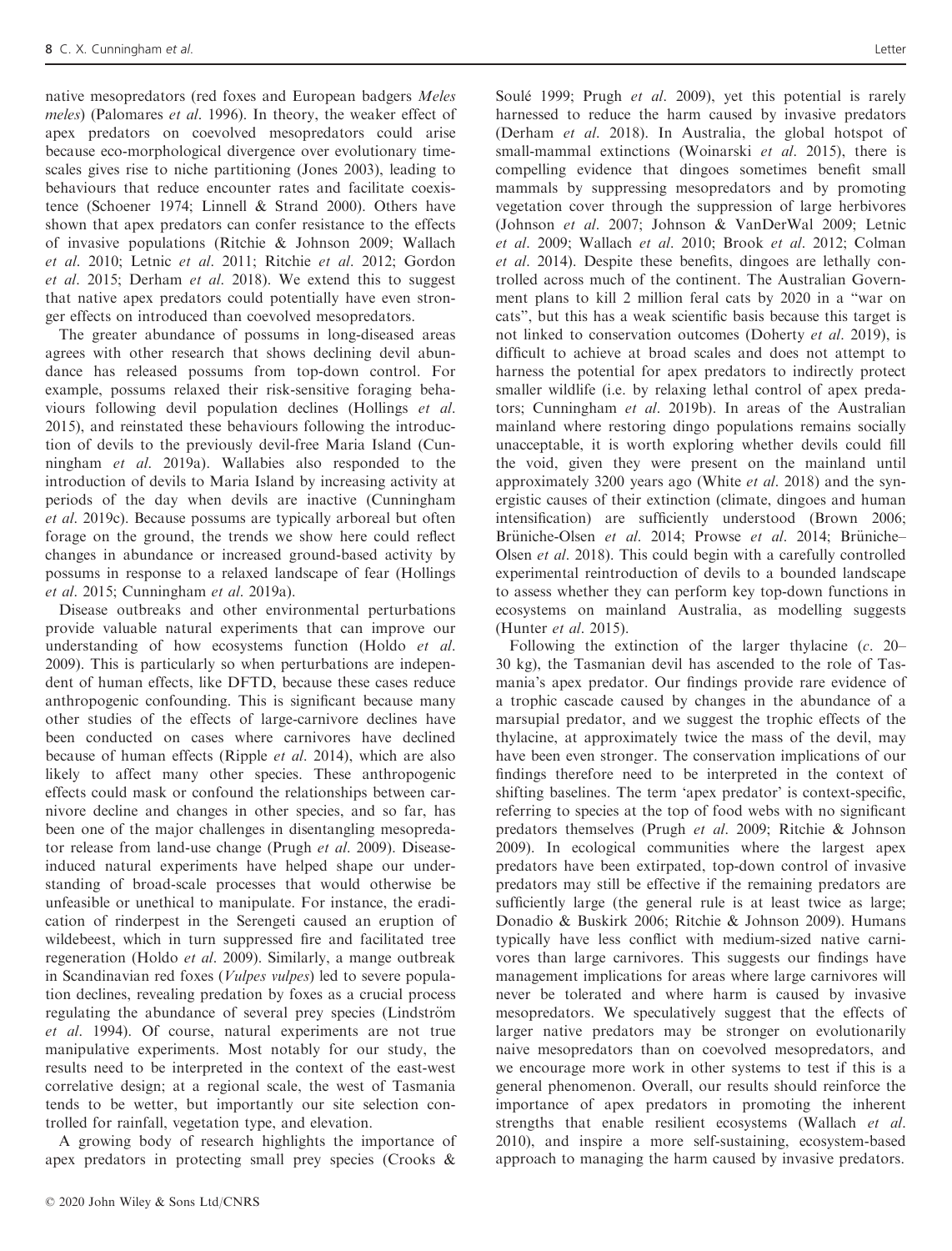We thank the staff at Parks and Wildlife for assisting with accommodation and many volunteers for assisting with field work. We thank four anonymous reviewers and the editor for their very constructive feedback. The project was funded by the Australian Research Council (ARC DP110103069) and a Holsworth Wildlife Research Endowment. CC was supported by a top-up scholarship from the Save the Tasmanian Devil Appeal, MJ by an ARC Future Fellowship (FT100100031) and CJ by an ARC Professorial Fellowship (DP110103069).

#### ETHICS STATEMENTS

This study was conducted in accordance with the University of Tasmania Animal Ethics Committee Permit A15274 and a scientific permit (TFA 16161) from the Department of Primary Industries, Parks, Wildlife and Environment.

## AUTHOR CONTRIBUTIONS

All authors designed the study. CC conducted the field work, statistical analysis and led the writing. All authors contributed to writing.

## DATA AVAILABILITY STATEMENT

Data are available from the Figshare Repository: [https://doi.](https://doi.org/10.6084/m9.figshare.11661696) [org/10.6084/m9.figshare.11661696.](https://doi.org/10.6084/m9.figshare.11661696)

### **REFERENCES**

- Allen, B.L., Fleming, P.J.S., Allen, L.R., Engeman, R.M., Ballard, G. & Leung, L.K.P. (2013). As clear as mud: A critical review of evidence for the ecological roles of Australian dingoes. Biol. Cons., 159, 158–174.
- Allen, B.L., Engeman, R.M. & Allen, L.R. (2015). Wild dogma: An examination of recent "evidence" for dingo regulation of invasive mesopredator release in Australia. Curr. Zool., 57, 568–583.
- Andersen, G.E., Johnson, C.N., Barmuta, L.A. & Jones, M.E. (2017). Dietary partitioning of Australia's two marsupial hypercarnivores, the Tasmanian devil and the spotted-tailed quoll, across their shared distributional range. PLoS ONE, 12, e0188529.
- Anderson, D.R. (2007). Model Based Inference in the Life Sciences: A Primer on Evidence. Springer Science & Business Media, New York, NY.
- Brook, L.A., Johnson, C.N. & Ritchie, E.G. (2012). Effects of predator control on behaviour of an apex predator and indirect consequences for mesopredator suppression. J. Appl. Ecol., 49, 1278–1286.
- Brown, O.J.F. (2006). Tasmanian devil (Sarcophilus harrisii) extinction on the Australian mainland in the mid-Holocene: multicausality and ENSO intensification. Alcheringa: An Australasian Journal of Palaeontology, 30, 49–57.
- Brown, G.W. & Main, M.L. (2010). National Recovery Plan for the Southern Brown Bandicoot Isoodon obesulus obesulus (draft). Victorian Government, Department of Sustainability and Environment Melbourne.
- Brüniche-Olsen, A., Jones, M.E., Austin, J.J., Burridge, C.P. & Holland, B.R. (2014). Extensive population decline in the Tasmanian devil predates European settlement and devil facial tumour disease. Biol. Let., 10.<https://doi.org/10.1098/rsbl.2014.0619>
- Brüniche-Olsen, A., Jones, M.E., Burridge, C.P., Murchison, E.P., Holland, B.R. & Austin, J.J. (2018). Ancient DNA tracks the mainland

extinction and island survival of the Tasmanian devil. J. Biogeogr., 45, 963–976.

- Burbidge, A.A. & McKenzie, N.L. (1989). Patterns in the modern decline of western Australia's vertebrate fauna: Causes and conservation implications. Biol. Cons., 50, 143–198.
- Burbidge, A.A.W. & Woinarski, J. (2016). Isoodon obesulus (errata version published in 2017). The IUCN Red List of Threatened Species 2016: e.T40553A115173603. 2019, doi: 10.2305/IUCN.UK.2016- 3.RLTS.T40553A21966368.en. Downloaded on 14 May.
- Burnham, K.P. & Anderson, D.R. (2002). Model Selection and Multimodel Inference: A Practical Information-Theoretic Approach. Springer, New York, NY.
- Burnham, K.P., Anderson, D.R. & Huyvaert, K.P. (2011). AIC model selection and multimodel inference in behavioral ecology: some background, observations, and comparisons. Behav. Ecol. Sociobiol., 65, 23–35.
- Cade, B.S. & Noon, B.R. (2003). A gentle introduction to quantile regression for ecologists. Front. Ecol. Environ., 1, 412–420.
- Cade, B.S., Terrell, J.W. & Schroeder, R.L. (1999). Estimating effects of limiting factors with regression quantiles. Ecology, 80, 311–323.
- Colman, N.J., Gordon, C.E., Crowther, M.S. & Letnic, M. (2014). Lethal control of an apex predator has unintended cascading effects on forest mammal assemblages. Proceedings of the Royal Society B: Biological Sciences, 281, 20133094.
- Crooks, K.R. & Soule, M.E. (1999). Mesopredator release and avifaunal extinctions in a fragmented system. Nature, 400, 563–566.
- Cunningham, C.X., Johnson, C.N., Barmuta, L.A., Hollings, T., Woehler, E. & Jones, M.E. (2018). Top carnivore decline has cascading effects on scavengers and carrion persistence. Proc. R. Soc. B, 285, 20181582.
- Cunningham, C.X., Johnson, C.N., Hollings, T., Kreger, K. & Jones, M.E. (2019a). Trophic rewilding establishes a landscape of fear: Tasmanian devil introduction increases risk-sensitive foraging in a key prey species. Ecography, 42, 2053–2059. [https://doi.org/10.1111/ecog.04635.](https://doi.org/10.1111/ecog.04635)
- Cunningham, C.X., Johnson, C.N. & Jones, M.E. (2019b). Harnessing the power of ecological interactions to reduce the impacts of feral cats. Biodiversity, 20, 43–47.
- Cunningham, C.X., Scoleri, V., Johnson, C.N., Barmuta, L.A. & Jones, M. (2019c). Temporal partitioning of activity: rising and falling toppredator abundance triggers community-wide shifts in diel activity. Ecography, 42, 2157–2168.
- Dennis, E.B., Morgan, B.J. & Ridout, M.S. (2015). Computational aspects of N-mixture models. Biometrics, 71, 237–246.
- Derham, T.T., Duncan, R.P., Johnson, C.N. & Jones, M.E. (2018). Hope and caution: rewilding to mitigate the impacts of biological invasions. Philos. Trans. R. Soc. B. Biol. Sci., 373, 20180127.
- Doherty, T.S., Davis, R.A., Etten, E.J.B., Algar, D., Collier, N., Dickman, C.R. et al. (2015). A continental-scale analysis of feral cat diet in Australia. J. Biogeogr., 42, 964–975.
- Doherty, T.S., Glen, A.S., Nimmo, D.G., Ritchie, E.G. & Dickman, C.R. (2016). Invasive predators and global biodiversity loss. Proc. Natl Acad. Sci., 113, 11261.
- Doherty, T.S., Driscoll, D.A., Nimmo, D.G., Ritchie, E.G. & Spencer, R.-J. (2019). Conservation or politics? Australia's target to kill 2 million cats. Conserv. Lett., 12, e12633.
- Donadio, E. & Buskirk, Steven W. (2006). Diet, Morphology, and Interspecific Killing in Carnivora. Am. Nat., 167, 524–536.
- Elmhagen, B. & Rushton, S.P. (2007). Trophic control of mesopredators in terrestrial ecosystems: top-down or bottom-up? Ecol. Lett., 10, 197–206.
- Elmhagen, B., Ludwig, G., Rushton, S.P., Helle, P. & Linden, H. (2010). Top predators, mesopredators and their prey: interference ecosystems along bioclimatic productivity gradients. J. Anim. Ecol., 79, 785–794.
- Estes, J.A., Tinker, M.T., Williams, T.M. & Doak, D.F. (1998). Killer whale predation on sea otters linking oceanic and nearshore ecosystems. Science, 282, 473–476.
- Estes, J.A., Terborgh, J., Brashares, J.S., Power, M.E., Berger, J., Bond, W.J. et al. (2011). Trophic downgrading of planet earth. Science, 333, 301–306.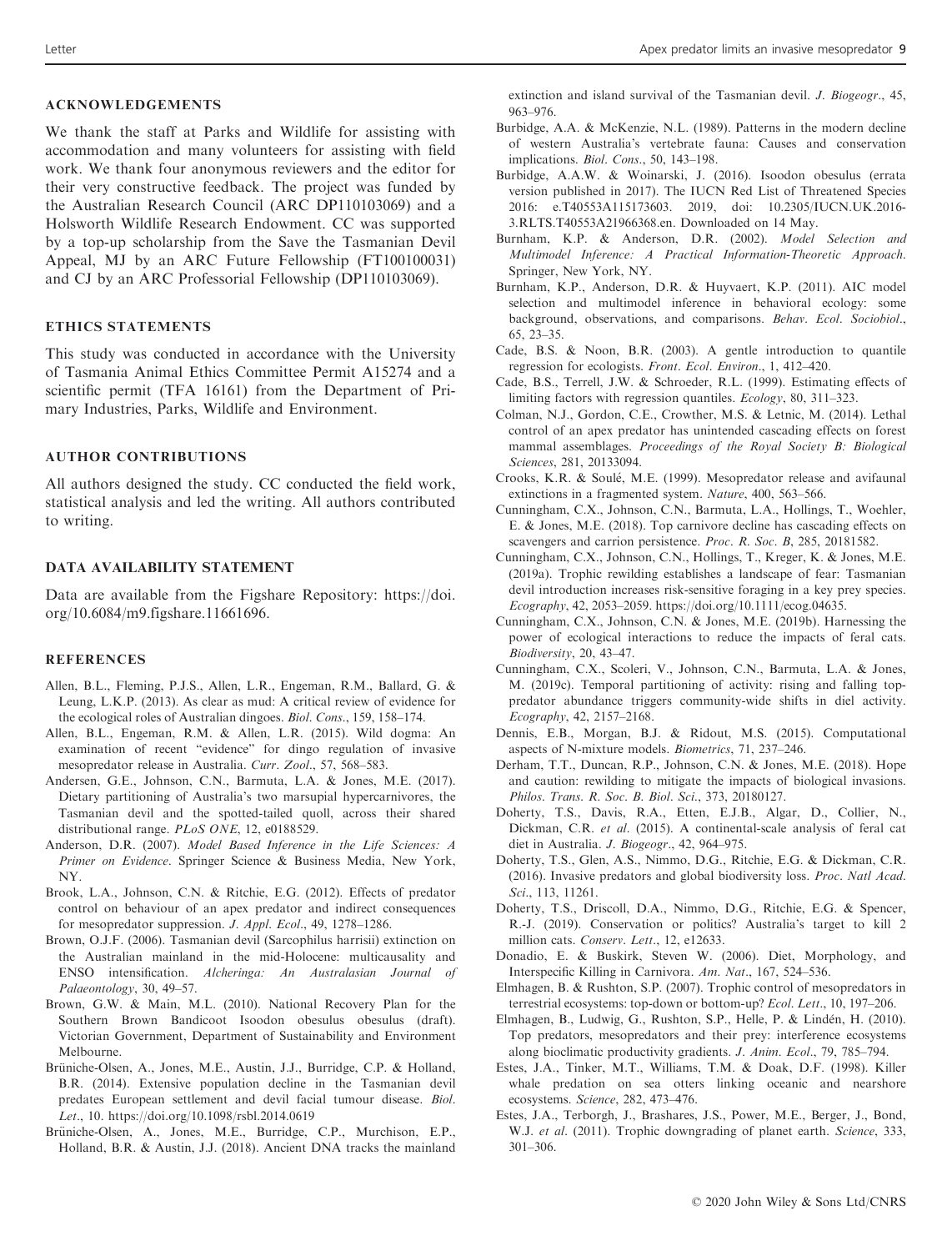- Fancourt, B.A. & Mooney, N. (2016). Tasmanian devils are likely a blunt instrument: A comment on Hunter et al. (2015). Biol. Cons., 196, 213–214.
- Fancourt, B.A., Hawkins, C.E., Cameron, E.Z., Jones, M.E. & Nicol, S.C. (2015). Devil declines and catastrophic cascades: is mesopredator release of feral cats inhibiting recovery of the eastern quoll? PLoS ONE, 10, e0119303.
- Feng, X., He, X. & Hu, J. (2011). Wild bootstrap for quantile regression. Biometrika, 98, 995–999.
- Ficetola, G.F., Barzaghi, B., Melotto, A., Muraro, M., Lunghi, E., Canedoli, C. et al. (2018). N-mixture models reliably estimate the abundance of small vertebrates. Sci. Rep., 8, 10357.
- Fiske, I. & Chandler, R. (2011). Unmarked: an R package for fitting hierarchical models of wildlife occurrence and abundance. J. Stat. Softw., 43, 1–23.
- Gerber, B.D., Ivan, J.S. & Burnham, K.P. (2014). Estimating the abundance of rare and elusive carnivores from photographic-sampling data when the population size is very small. Popul. Ecol., 56, 463–470.
- Gordon, C.E., Feit, A., Grüber, J. & Letnic, M. (2015). Mesopredator suppression by an apex predator alleviates the risk of predation perceived by small prey. Proc. R. Soc. B, 282, 20142870.
- Gordon, C.E., Eldridge, D.J., Ripple, W.J., Crowther, M.S., Moore, B.D. & Letnic, M. (2017). Shrub encroachment is linked to extirpation of an apex predator. J. Anim. Ecol., 86, 147–157.
- Grace, J.B. & Bollen, K.A. (2005). Interpreting the results from multiple regression and structural equation models. Bulletin of the Ecological Society of America, 86, 283–295.
- Grace, J.B., Schoolmaster, D.R., Guntenspergen, G.R., Little, A.M., Mitchell, B.R., Miller, K.M. et al. (2012). Guidelines for a graph-theoretic implementation of structural equation modeling. Ecosphere, 3, 1–44.
- Hawkins, C.E., Baars, C., Hesterman, H., Hocking, G.J., Jones, M.E., Lazenby, B. et al. (2006). Emerging disease and population decline of an island endemic, the Tasmanian devil Sarcophilus harrisii. Biol. Cons., 131, 307–324.
- Holdo, R.M., Sinclair, A.R.E., Dobson, A.P., Metzger, K.L., Bolker, B.M., Ritchie, M.E. et al. (2009). A Disease-Mediated Trophic Cascade in the Serengeti and its Implications for Ecosystem C. PLoS Biol., 7, e1000210.
- Hollings, T., Jones, M., Mooney, N. & McCallum, H. (2014). Trophic cascades following the disease-induced decline of an apex predator, the Tasmanian devil. Conserv. Biol., 28, 63–75.
- Hollings, T., McCallum, H., Kreger, K., Mooney, N. & Jones, M. (2015). Relaxation of risk-sensitive behaviour of prey following disease-induced decline of an apex predator, the Tasmanian devil. Proc. R. Soc. B, 282, 20150124.
- Hollings, T., Jones, M., Mooney, N. & McCallum, H.I. (2016). Diseaseinduced decline of an apex predator drives invasive dominated states and threatens biodiversity. Ecology, 97, 394–405.
- Hunter, D.O., Britz, T., Jones, M. & Letnic, M. (2015). Reintroduction of Tasmanian devils to mainland Australia can restore top-down control in ecosystems where dingoes have been extirpated. Biol. Cons., 191, 428–435.
- Ingram, J. (2018). An adaptive management case study for managing macropods on Maria Island National Park, Tasmania, Australia: adding devils to the detail. Pac. Conserv. Biol., 24, 108–121.
- Johnson, C.N. & VanDerWal, J. (2009). Evidence that dingoes limit abundance of a mesopredator in eastern Australian forests. J. Appl. Ecol., 46, 641–646.
- Johnson, C.N., Isaac, J.L. & Fisher, D.O. (2007). Rarity of a top predator triggers continent-wide collapse of mammal prey: dingoes and marsupials in Australia. Proc. R. Soc. B, 274, 341–346.
- Jones, M.E. (2003). Convergence in ecomorphology and guild structure among marsupial and placental carnivores. In Predators with Pouches: The Biology of Carnivorous Marsupials (eds Jones, M.E., Dickman, C.R., Archer, M.). CSIRO Publishing Melbourne, Australia, pp. 281–292.
- Jones, M.E. & Barmuta, L.A. (1998). Diet overlap and relative abundance of sympatric dasyurid carnivores: a hypothesis of competition. J. Anim. Ecol., 67, 410–421.
- Joseph, L.N., Elkin, C., Martin, T.G. & Possingham, H.P. (2009). Modeling abundance using N-mixture models: the importance of considering ecological mechanisms. Ecol. Appl., 19, 631–642.
- Koenker, R. (2018). quantreg: Quantile Regression. R package version 5.38. https://CRAN.R-project.org/package=quantreg.
- Laake, J.L. (2013). RMark: an R interface for analysis of capturerecapture data with MARK.
- Lazenby, B.T., Tobler, M.W., Brown, W.E., Hawkins, C.E., Hocking, G.J., Hume, F. et al. (2018). Density trends and demographic signals uncover the long-term impact of transmissible cancer in Tasmanian devils. J. Appl. Ecol., 55, 1368–1379.
- Lefcheck, J.S. (2016). piecewiseSEM: Piecewise structural equation modelling in R for ecology, evolution, and systematics. Methods Ecol. Evol., 7, 573–579.
- Legge, S., Murphy, B.P., McGregor, H., Woinarski, J.C.Z., Augusteyn, J., Ballard, G. et al. (2017). Enumerating a continental-scale threat: How many feral cats are in Australia? Biol. Cons., 206, 293–303.
- Leroux, S.J. (2019). On the prevalence of uninformative parameters in statistical models applying model selection in applied ecology. PLoS ONE, 14, e0206711.
- Letnic, M., Koch, F., Gordon, C., Crowther Mathew, S. & Dickman Christopher, R. (2009). Keystone effects of an alien top-predator stem extinctions of native mammals. Proceedings of the Royal Society B: Biological Sciences, 276, 3249–3256.
- Letnic, M., Greenville, A., Denny, E., Dickman, C.R., Tischler, M., Gordon, C. et al. (2011). Does a top predator suppress the abundance of an invasive mesopredator at a continental scale? Glob. Ecol. Biogeogr., 20, 343–353.
- Lindström, E.R., Andrén, H., Angelstam, P., Cederlund, G., Hörnfeldt, B., Jäderberg, L. et al. (1994). Disease reveals the predator: Sarcoptic mange, red fox predation, and prey populations. Ecology, 75, 1042–1049.
- Linnell, J.D.C. & Strand, O. (2000). Interference interactions, co-existence and conservation of mammalian carnivores. Divers. Distrib, 6, 169–176.
- Loss, S.R., Will, T. & Marra, P.P. (2013). The impact of free-ranging domestic cats on wildlife of the United States. Nat. Commun., 4, 1396.
- MacKenzie, D.I., Nichols, J.D., Lachman, G.B., Droege, S., Andrew Royle, J. & Langtimm, C.A. (2002). Estimating site occupancy rates when detection probabilities are less than one. Ecology, 83, 2248–2255.
- McClintock, B. (2018). Mark-resight models. In: A Gentle Introduction to Program MARK (eds Cooch, E.G.). Colorado State University, Fort Collins, CO.
- McClintock, B.T., White, G.C., Antolin, M.F. & Tripp, D.W. (2009). Estimating Abundance Using Mark-Resight When Sampling Is with Replacement or the Number of Marked Individuals Is Unknown. Biometrics, 65, 237–246.
- McGregor, H.W., Legge, S., Potts, J., Jones, M.E. & Johnson, C.N. (2015). Density and home range of feral cats in north-western Australia. Wildl. Res., 42, 223
- Palomares, F., Ferreras, P., Fedriani, J.M. & Delibes, M. (1996). Spatial relationships between Iberian lynx and other carnivores in an area of south-western Spain. J. Appl. Ecol., 33, 5–13.
- Prowse, T.A., Johnson, C.N., Bradshaw, C.J. & Brook, B.W. (2014). An ecological regime shift resulting from disrupted predator–prey interactions in Holocene Australia. Ecology, 95, 693–702.
- Prugh, L.R., Stoner, C.J., Epps, C.W., Bean, W.T., Ripple, W.J., Laliberte, A.S. et al. (2009). The Rise of the Mesopredator. Bioscience, 59, 779–791.
- R Core Team (2019). R: A Language and Environment for Statistical Computing. R Foundation for Statistical Computing Vienna, Austria.
- Ripple, W.J. & Beschta, R.L. (2007). Restoring Yellowstone's aspen with wolves. Biol. Cons., 138, 514–519.
- Ripple, W.J., Larsen, E.J., Renkin, R.A. & Smith, D.W. (2001). Trophic cascades among wolves, elk and aspen on Yellowstone National Park's northern range. Biol. Cons., 102, 227–234.
- Ripple, W.J., Estes, J.A., Beschta, R.L., Wilmers, C.C., Ritchie, E.G., Hebblewhite, M. et al. (2014). Status and ecological effects of the world's largest carnivores. Science, 343, 1241484.